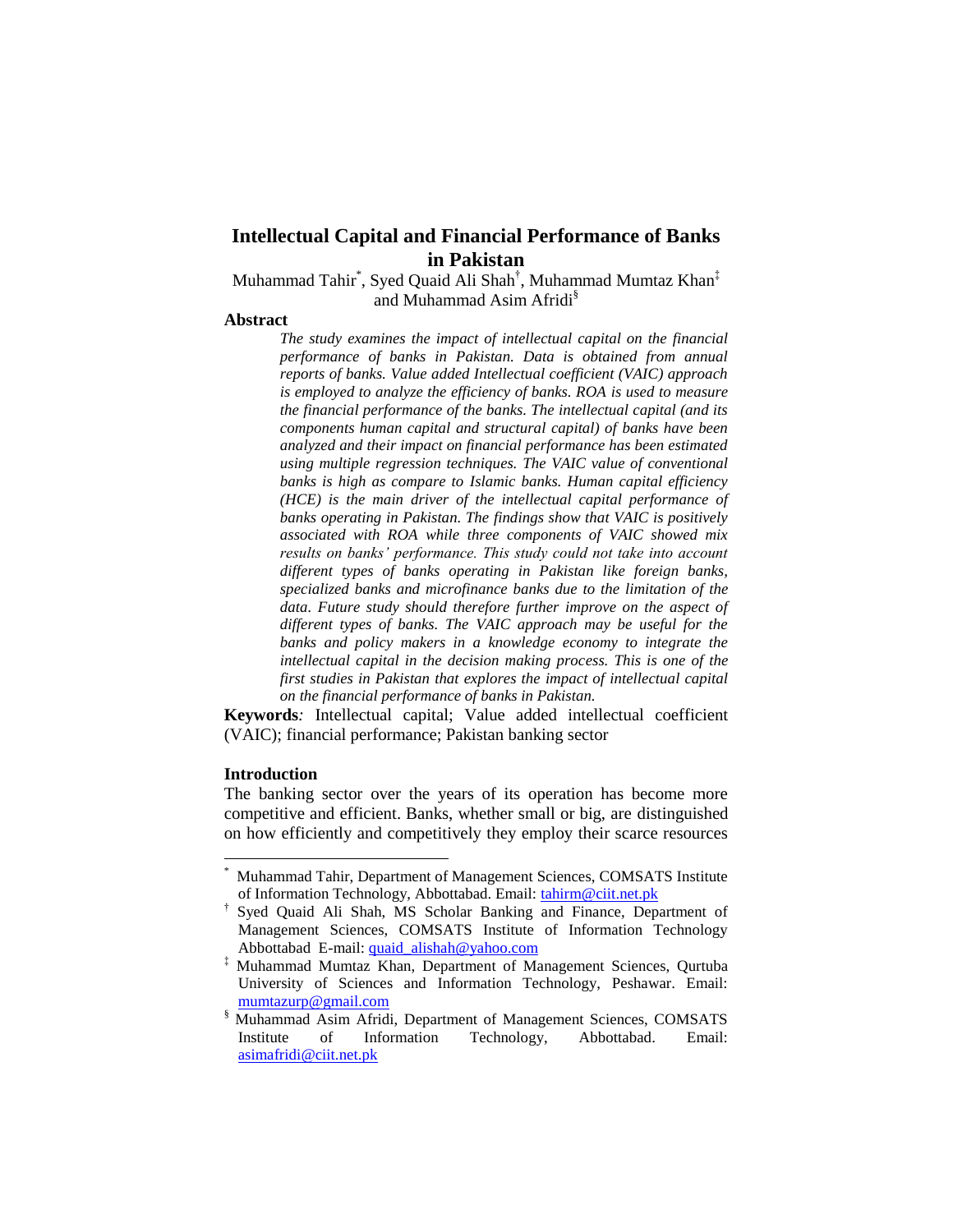(physical and financial resources) so as to earn higher profits in the long run. Besides efficiency and competitiveness the role the intellectual capital plays is becoming more challenging in creation of value (in terms of profitability) for the banks in the banking sector.

The success factors in this age of competition are intellectual capital (IC) and customer relations which are also considered and defined as driving forces behind success of the firms and a long term solution for sustaining competitive edge over competitors in the banking industry. Firms that prioritize intellectual capital stay in the market, exercise and sustain market dominancy and market shares respectively whilst firms failing to do so are ousted by these highly competitive banks. This is reality in industries like financial one dominated by the banks which add value to themselves by means of intellectual capital, an intangible asset.<sup>1</sup>

The importance of intellectual capital cannot be ignored specifically in case of banking industry because of employment of and efficient utilization of intellectual capital are now defined as most crucial and pivotal in the success of the banks as compared to other industries operating in the financial system of the economy for reason that banks that are equipped with intellectual capital tend to deliver on high quality services backed by banks' continuous training of its human resources, building of its brand, internal system and processes.<sup>2</sup> The efficient and effective management of intellectual capital therefore becomes of utmost significance for the banks to operate both competitively and efficiently.

It is evident from international perspective that banks around the globe are taking maximum advantage of technology and intellectual capital to maximize their profits. This trend now, in particular, is not uncommon in banking sector of Pakistan. Banking sector of Pakistan is now prioritizing intellectual capital over merely employing high number of employees to achieve higher goals of profitability. Banks now employ professionals and ones who possess knowledge and capabilities to accomplish desired outcome of the banks for a targeted period during a calendar year.

Given its significance and its spinal role in banking industry this study aims to extend scope of the intellectual capital and its influence on banks' financial performance by employing widely used VAIC technique. Therefore, this study aims to investigate IC impact on banks' financial performance for reason that no previous studies have been done on the banking sector. It is therefore of great significance, due to rarity of the study related to banking sector, to conduct the study on banking sector of Pakistan.

#### **Intellectual Capital**

The concept of intellectual capital has not been defined in single definition; however, researchers have struggled to make their own domains. Intellectual capital, interpreted as an intangible assets, have zero value on firm balance sheet but it positively impact the performance and success of it.<sup>3,4</sup>

There is no universally accepted definition of IC and that its relationship is indirect to creation of value for the firms. It is very difficult to quantify intellectual capital and knowledge assets; their contribution however is recognized in productivity of the firms, efficiency of the firms and the overall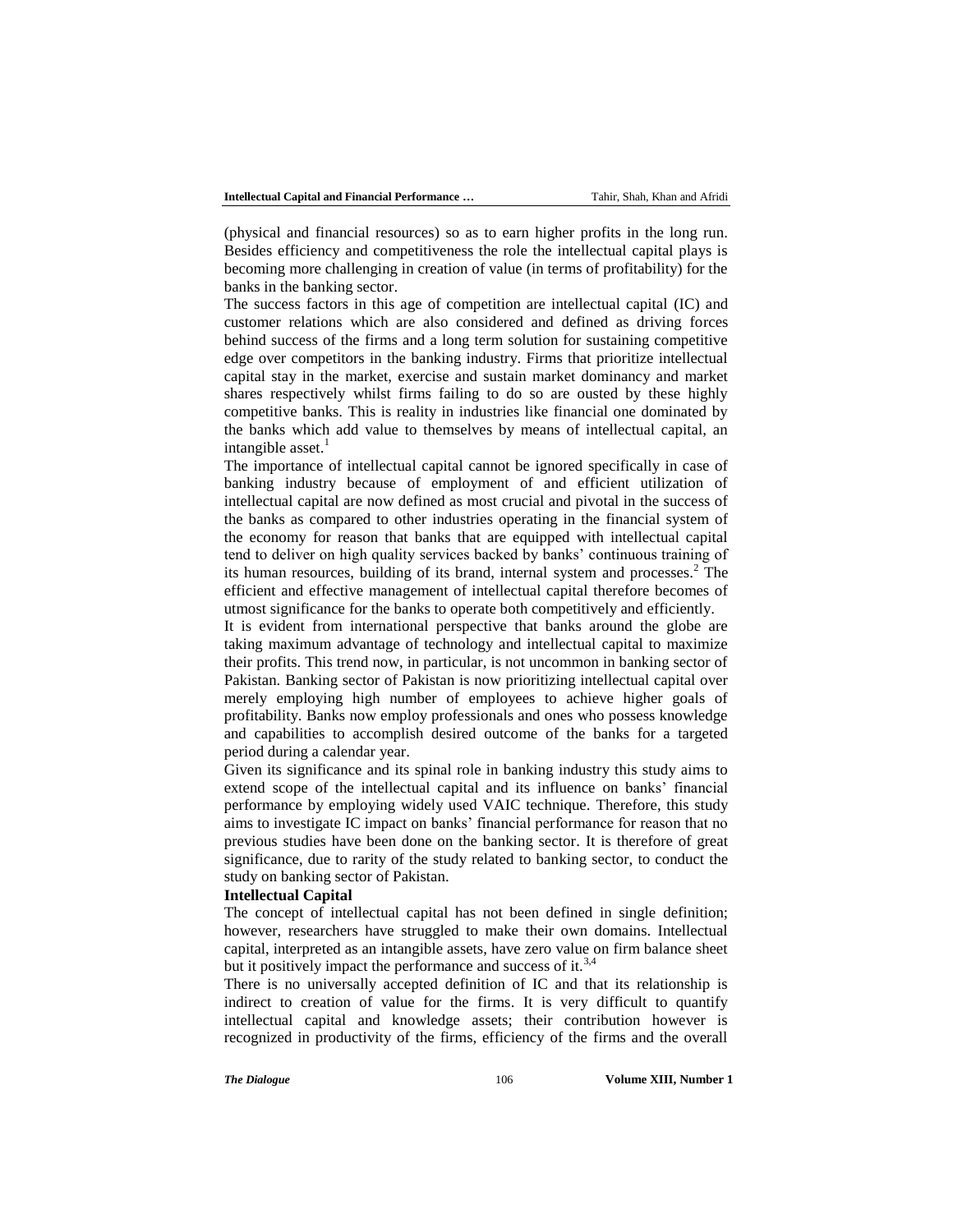profitability of the firms. It is in fact limitation of the financial statement to not show its value besides economic values which are shown on firms' financial statements because economic value is not outcome of material goods only, intellectual capital too is now very important.<sup>5</sup> Three components characterize intellectual capital (IC), namely human capital, relational capital and structural capital.

#### **VAIC and Financial Performance**

The widely used VAIC methodology is employed to measure banks' IC performance. The study also intends to examine whether IC and its three major components (CEE, HCE and SCE) influence banks' profitability. Different studies are conducted to measure the impact of intellectual capital performance of firms in different sectors and countries.

The findings of a study on banking sector of Australia, for the period 2005-2007, by employing VAIC approach; reveal that the bank has high HCE as compare to CEE and SCE, respectively.<sup>6</sup> In another study he found that the role of human capital is very important in the financial sector of Australia as compared to structural and customer capital.<sup>7</sup>

HCE affects the intellectual capital performance of banks in Turkey. However, it is concluded that more positive impact on ROA is by CEE as compared to HCE whilst SCE has no impact on profitability of banks.<sup>8</sup>

In a recent study on investigation of 64 Islamic Financial Institution (IFIs hereafter) for the period 2007-2011 operating in 18 countries by employing the widely used VAIC methodology.<sup>9</sup> Their findings indicate statistically significant positive association amid VAIC and ROA respectively. It is evident that ROA has positive significant links with CEE and HCE, however, no significant relationship related to the SCE. The value creation capability of IFIs is strongly impacted by the HCE and SCE respectively.<sup>10</sup>

The results of a study to investigate the impact of IC on market performance among R&D engaging firms in the U.S., by employing VAIC, indicate that the total IC efficiency and market performance of the R&D firms are positively and statistically significant.<sup>11</sup> The empirical results of the components indicate that HCE and R&D firms have no significant association; however there is positive and significant association between SCE and tangible capital efficiency of the  $R&D$  firms.<sup>12</sup>

Using VAIC and trade model, a study investigated the IC performance of financial industries in Pakistan for the period  $2008-13$ .<sup>13</sup> The findings indicate IC as vital causal element of the firms' financial efficiency under investigation in Pakistan. A significant role is played by human capital on the performance of the firms. All the companies have greater HC performance than SC and tangible capital efficiency.<sup>14</sup> On examining Lahore Stock Exchange (LSE hereafter) the findings of study, by employing VAIC, show that on one hand the performance of banking sector was average as compared to top performers such as cement, oil and gas and chemical sector respectively while private sector performance, on the other hand, was weaker.<sup>15</sup> Pakistan oil and gas sector is explored for period 2007 to 2011.<sup>16</sup> Findings indicate positive and significant relationship of HCE and SCE with financial performance of the firms. Furthermore the study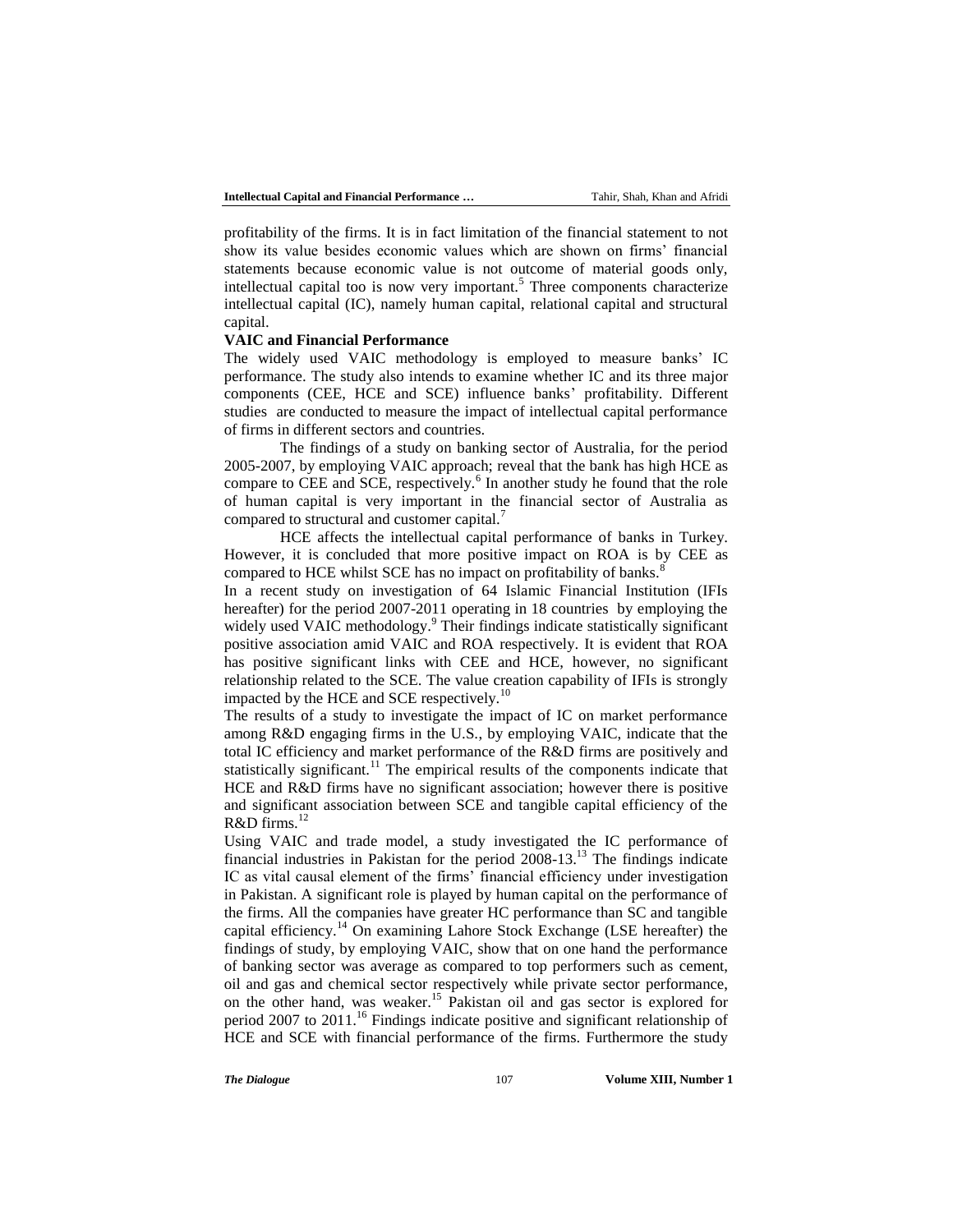shows that the relationship of VAIC is statistically significant and positively related to firms' profitability.<sup>17</sup> The findings of another study show IC has significant influence on financial performance of pharmaceutics in Pakistan.<sup>18</sup> There is no direct improvement in financial performance of corporate governance however the performance is improved by exploiting intellectual capital resources.<sup>19</sup>

Due to higher usage of VAIC by existent literature to assess the impact of IC on the firms' financial performance, this study will use VAIC method as formulated by Pulic<sup>20</sup> that gauges the performance of the banks. The VAIC model brings out the intellectual capability irrespective of the use of resources being used efficiently or not. The high value of VAIC represents the high value added formed by utilizing the organization's whole resources.<sup>21</sup>



Conceptual framework depicts the link amid IC and financial performance (ROA). Intellectual capital is presented by VAIC, CEE, HCE and SCE directed towards return on asset (ROA) which shows that intellectual capital influences the financial performance. Control variables such as bank size (LNTA) and leverage (LEV) have effect on return on asset (ROA) i.e. dependent variable.

#### **Data and Methodology**

By the end of 2015, the total number of banks operating throughout Pakistan is 44 banks out of which 24 banks are selected as a sample. The sample comprised of 20 conventional banks and 4 Islamic banks. The remaining 20 banks were skipped because of the non-availability of data. This study uses data from 2007 to 2015. Data has been obtained from annual reports uploaded on the websites of the concerned banks.

This study employs VAIC methodology, introduced by Pulic<sup>22, 23</sup> to measure IC influence on financial performance of banks operating in Pakistan. The VAIC model alarms the investor and firms that intellectual capital is utilized efficiently or not. The VAIC value helps investors in decision making because it gauges the new created value per monetary unit invested in each source.

*The Dialogue* 108 **Volume XIII, Number 1 Volume XIII**, Number 1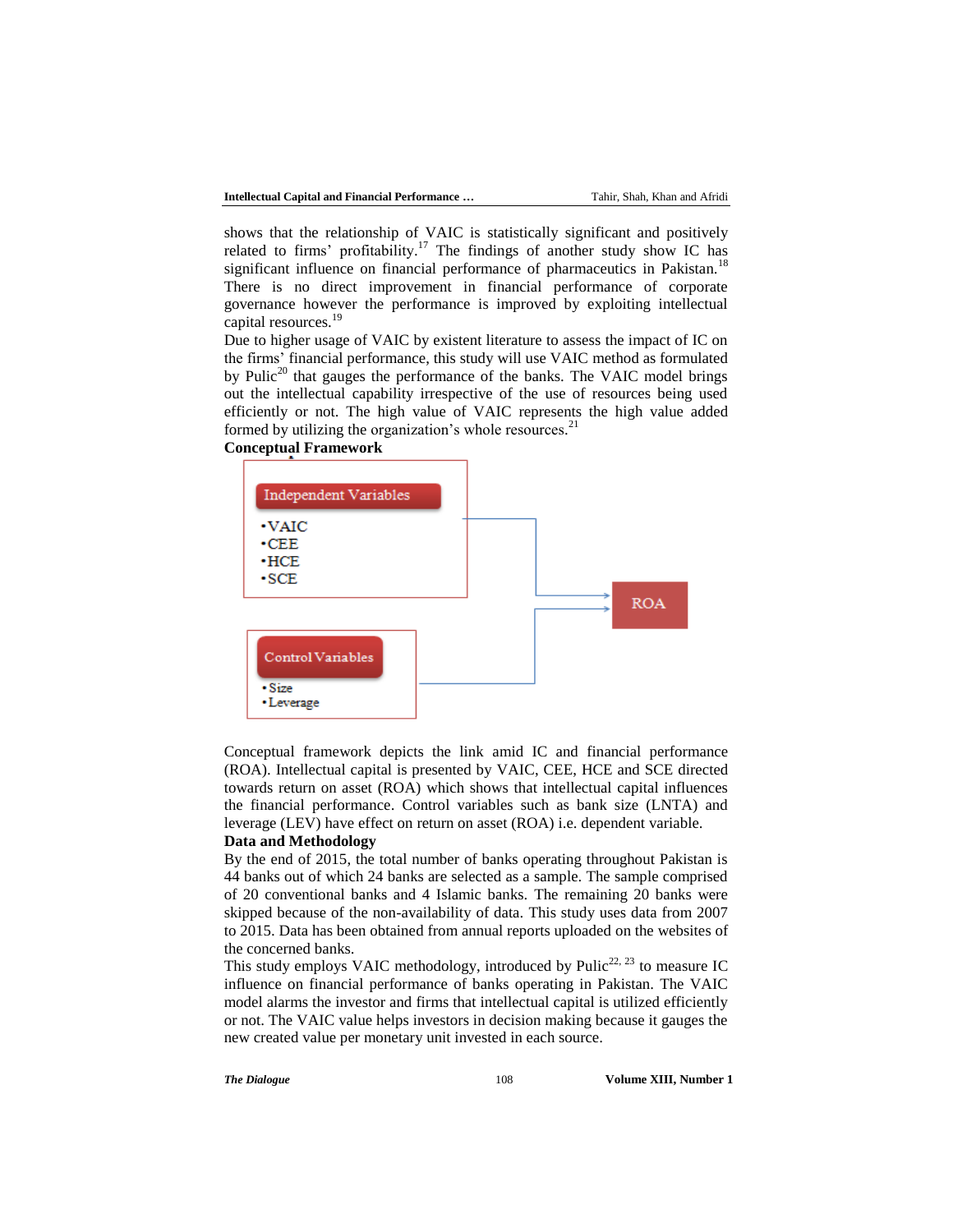#### **Dependent Variable**

Return on asset (ROA), traditional performance measure is used in this study representing financial performance of the banks. ROA is the key measure of bank profitability. ROA is calculated by dividing the net profit (the loss) for the current year by total assets.

#### **Independent Variables**

In this study the independent variables are the components of the VAIC model. VAIC is calculated as :

 $VAIC = CEE + HCE + SCE$  (1)

Here VAIC is the value added intellectual coefficient, CEE refers to capital employed efficiency coefficient, HCE is human capital efficiency coefficient and SCE is the structural capital efficiency coefficient. To calculate the above variables we have to compute total value added (VA) created by banks. Total value added is calculated as follows :

| $VA_i = OP_i + EC_i + A_i$ |  |
|----------------------------|--|
|                            |  |

Here  $OP_i$  is the operating profit of the bank i,  $EC_i$  is the employee cost of the bank i and  $A_i$  refers to the amortization plus depreciation of the bank i.

The components of VAIC can be calculated by following equation (2). The first component of VAIC is computed as

$$
CEE_i = VA_i / CE_i
$$

 $\angle E_i$  (3)

 $CE_i$  is the capital employed or book value of the assets. In other words equity value of the bank i.  $HCE_i$  and  $SCE_i$  are calculated as follows

| $HCE_i = VA_i / HC_i$ |  | (4) |     |
|-----------------------|--|-----|-----|
| $SC_i = VA_i - HC_i$  |  |     |     |
| $SCE_i = SC_i/VA_i$   |  |     | (6) |
| .                     |  |     |     |

In equation 4,  $HC_i$  is the personnel expenses of the bank i while in equation 6,  $SC_i$  is the difference between  $VA_i$  and HCi.

#### **Control Variables**

Bank size is the total assets' natural log (LNTA) and leverage is equal to long term debt over total assets. Deposit is taken as a dummy variable in the study which means that the banks which are conventional are marked as 1 and the Islamic banks are valued 0. This variable is incorporated as it show that either the bank type impact the financial performance of banks.

#### **Regression models and Hypothesis**

In this study we have four regression models to test the following four hypotheses.

**H1**. There is positive relationship between VAIC and financial performance (ROA).

**H2**. There is positive relationship between CEE and financial performance (ROA).

**H3**. There is positive relationship between HCE and financial performance (ROA).

**H4**. There is positive relationship between SCE and financial performance (ROA).

The four regression models are given below.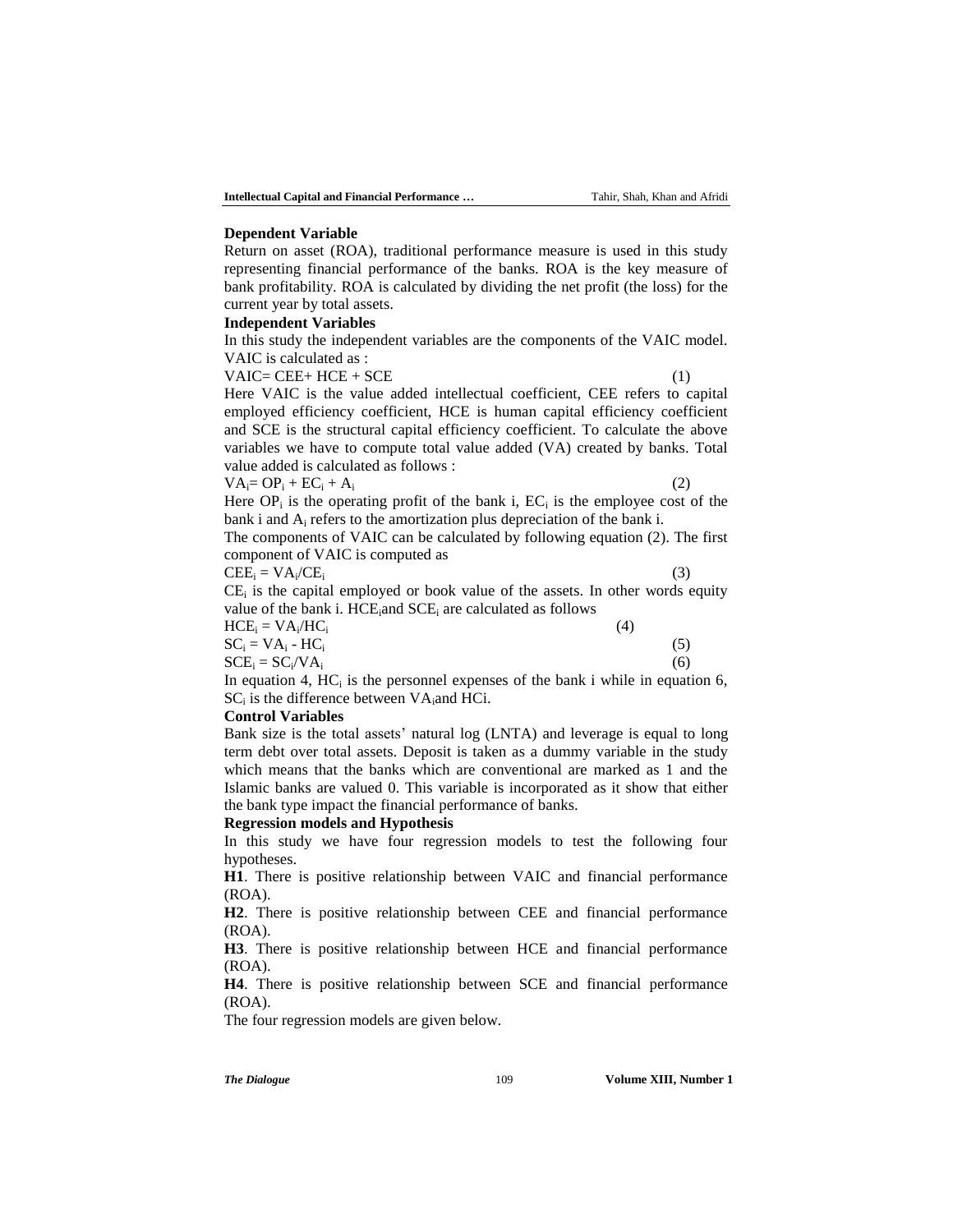**Intellectual Capital and Financial Performance …** Tahir, Shah, Khan and Afridi

| <b>Table 1: Regression models</b> |                                                                                                                                                                         |  |  |  |  |
|-----------------------------------|-------------------------------------------------------------------------------------------------------------------------------------------------------------------------|--|--|--|--|
| Model                             | <b>Regression equation</b>                                                                                                                                              |  |  |  |  |
|                                   | $ROA_{it} = \beta_0 + \beta_1 VAIC_{it} + \alpha_{it}$                                                                                                                  |  |  |  |  |
|                                   | $ROA_{it} = \beta_0 + \beta_1 VAIC_{it} + \beta_2 LNTA_{it} + \beta_3 LEV_{it} + \beta_4 DEPOSITION_{it} + \alpha_{it}$                                                 |  |  |  |  |
| 3                                 | $ROA_{it} = \beta_0 + \beta_1 CEE_{it} + \beta_2 HCE_{it} + \beta_3 SCE_{it} + \alpha_{it}$                                                                             |  |  |  |  |
| 4                                 | $ROA_{it} = \beta_0 + \beta_1 CEE_{it} + \beta_2 HCE_{it} + \beta_3 SCE_{it} + \beta_4 LNTA_{it} + \beta_5 LEV_{it}$<br>$\beta_6$ DEPOSIT <sub>it</sub> + $\alpha_{it}$ |  |  |  |  |

In model 2 and 4, control and dummy variable are included. Model 1 and 2 measure the relationship between  $ROA_{it}$  and  $VAIC_{it}$  while model 3 and 4 examines the association between  $ROA_{it}$  and components of  $VAIC_{it}$  (CEE<sub>it</sub>,  $HCE_{it}$ ,  $SCE_{it}$ ).

#### **Empirical Results**

**Regression Models**

Table 2 indicates the average value of the variables concerning banks' IC performance for the period 2007-2015. As the banking sector of Pakistan is divided into two panels i.e. Panel A shows the average value of VAIC and its components for Conventional banks while Panel B for Islamic banks. According to VAIC average value the banks are sorted out. The highest average VAIC value in conventional banks is of MCB (5.9589) and is at the top of the group. Similarly in group of Islamic banks, Meezan Bank is at the top with average VAIC value of 3.3468. If we look in the group of conventional banks, the bank with lowest average VAIC value is BOP (-0.6020) and from Islamic banks, Albaraka Bank (0.2927) with the lowest average VAIC value. When the average VAIC values are evaluated on the basis of bank groups, conventional banks (2.5031) has the highest average VAIC than the Islamic banks (1.7282). If the VAIC components in Table 1 are analyzed, it can be concluded that the most important component of VAIC value for than banks operating in the Pakistan banking sector is HCE. This result is also consistent with many other studies in the literature.<sup>24, 25, 26, 27</sup>

**Table 2: VAIC and its Components for the Sample Banks.**

| <b>Bank Name</b>                 | <b>CEE</b> | <b>HCE</b> | <b>SCE</b> | <b>VAIC</b> |  |
|----------------------------------|------------|------------|------------|-------------|--|
| Panel A: Conventional Banks      |            |            |            |             |  |
| <b>MCB Bank</b>                  | 0.3274     | 4.8389     | 0.7926     | 5.9589      |  |
| <b>United Bank Limited</b>       | 0.2990     | 3.9325     | 0.7382     | 4.9697      |  |
| <b>Habib Metro Bank</b>          | 0.2350     | 3.1935     | 0.6729     | 4.1014      |  |
| <b>Habib Bank Limited</b>        | 0.3204     | 3.0415     | 0.6666     | 4.0285      |  |
| <b>Bank Al Habib</b>             | 0.3428     | 3.2448     | 0.6902     | 4.2778      |  |
| <b>Standard Chartered Bank</b>   | 0.2372     | 2.8539     | 0.6095     | 3.7006      |  |
| Soneri Bank                      | 0.1965     | 2.4742     | 0.5604     | 3.2311      |  |
| <b>National bank of Pakistan</b> | 0.2027     | 2.3658     | 0.5350     | 3.1035      |  |
| <b>Bank of Khyber</b>            | 0.1190     | 1.8256     | 1.0484     | 2.9930      |  |
| ZTBL                             | 0.1412     | 2.0040     | 0.4933     | 2.6385      |  |
| <b>Bank Alfalah</b>              | 0.2487     | 1.9223     | 0.4657     | 2.6367      |  |
| <b>Faysal Bank</b>               | 0.1914     | 1.8421     | 0.4102     | 2.4437      |  |
| Samba Bank                       | 0.0415     | 0.6854     | 1.3604     | 2.0873      |  |
| Askari Bank                      | 0.1670     | 1.2860     | 0.5253     | 1.9783      |  |
|                                  |            |            |            |             |  |

*The Dialogue* 110 **Volume XIII, Number 1 Volume XIII**, Number 1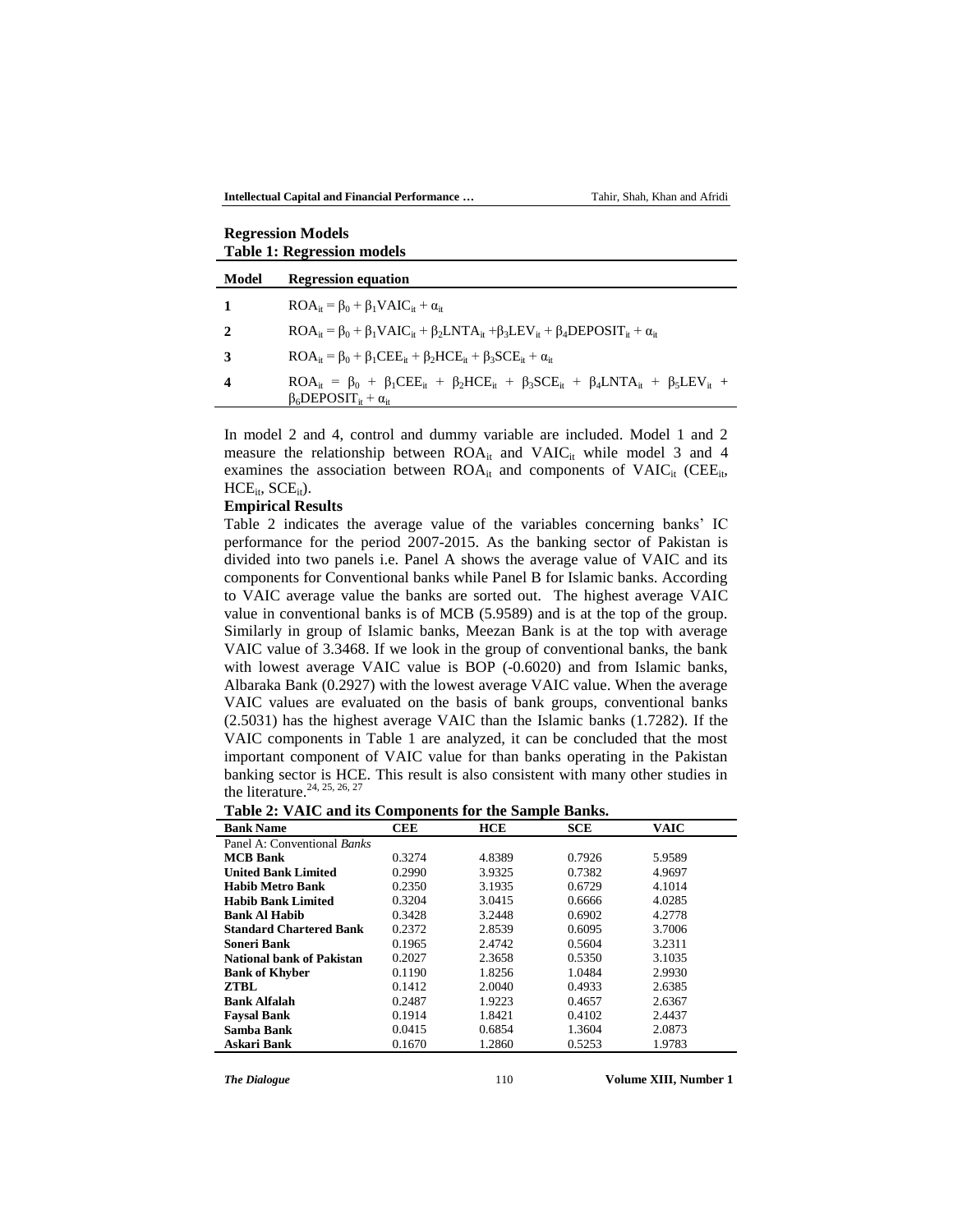**Intellectual Capital and Financial Performance …** Tahir, Shah, Khan and Afridi

| <b>Allied bank</b>     | 0.3222    | 0.3364    | 0.6649    | 1.3235    |
|------------------------|-----------|-----------|-----------|-----------|
| <b>JS Bank</b>         | 0.0879    | 1.0058    | 0.2029    | 1.2966    |
| <b>NIB</b> bank        | 0.0142    | 0.2548    | 0.5768    | 0.8458    |
| <b>Summit Bank</b>     | $-0.0736$ | $-0.3671$ | $-0.0222$ | $-0.4629$ |
| <b>Silk Bank</b>       | $-0.0708$ | $-0.4236$ | 0.0062    | $-0.4882$ |
| <b>Bank of Punjab</b>  | $-0.2638$ | $-1.0216$ | 0.6834    | $-0.6020$ |
| Average $(20)$         | 0.1543    | 1.7647    | 0.5840    | 2.5031    |
| Panel B: Islamic Banks |           |           |           |           |
| Meezan Bank            | 0.3154    | 2.4432    | 0.5882    | 3.3468    |
| Dubai Islamic          | 0.1779    | 1.4252    | 0.1400    | 1.7431    |
| <b>Bank Islami</b>     | 0.1499    | 1.3276    | 0.0529    | 1.5304    |
| Albaraka Bank          | 0.0374    | 0.2175    | 0.0378    | 0.2927    |
| Average (4)            | 0.1701    | 1.3533    | 0.2047    | 1.7282    |
|                        |           |           |           |           |

Table 3 presents the average annual values of the variables (CEE, HCE, SCE and VAIC) concerning IC influence on financial performance of banks. The average VAIC of all banks is 2.4860 for the period 2007-2015. When this value is compared with the results of the studies conducted in other countries, it can be observed that it is lower than the average VAIC of the banks operating in the United Kingdom (10.80), United Arab Emirates (7.94), Australia (3.67), Saudi Arabia (3.65), Turkey (3.88) but higher than Malaysia (1.78). Only 12 of the 24 banks included in the analysis have a higher average VAIC than this one (see Table 2). Moreover, average VAIC values from the year 2007 to 2010 are lower than this value. Table 3 indicates that the most important component for the VAIC is HCE.

|                               |        | Table 5. VATC and its components from 2007 to 2015. |            |        |  |
|-------------------------------|--------|-----------------------------------------------------|------------|--------|--|
| Year                          | CEE    | HCE                                                 | <b>SCE</b> | VAIC   |  |
| 2007                          | 0.1188 | 1.7023                                              | 0.4219     | 2.2430 |  |
| 2008                          | 0.0616 | 1.2354                                              | 0.4881     | 1.7851 |  |
| 2009                          | 0.0391 | 0.8457                                              | 0.9075     | 1.7923 |  |
| 2010                          | 0.1072 | 1.5012                                              | 0.4845     | 2.0929 |  |
| 2011                          | 0.2255 | 2.2666                                              | 0.7563     | 3.2482 |  |
| 2012                          | 0.2078 | 2.0803                                              | 0.3956     | 2.6837 |  |
| 2013                          | 0.2081 | 1.9858                                              | 0.4134     | 2.6073 |  |
| 2014                          | 0.2158 | 2.2881                                              | 0.4389     | 2.9428 |  |
| 2015                          | 0.2283 | 2.3699                                              | 0.3811     | 2.9793 |  |
| 2007-2015                     | 0.1569 | 1.8083                                              | 0.5208     | 2.4860 |  |
| $\sim$<br>$\bullet$ $\bullet$ | $-1$   |                                                     |            |        |  |

**Table 3: VAIC and its Components from 2007 to 2015.**

**Descriptive Statistics**

The descriptive statistics in the table 4 gives the summarized picture of the data during the period 2007 to 2015. The VAIC ranges from -11.1492 to 6.4821 with average mean value of 2.4862 and standard deviation 2.3130. The maximum value of VAIC is of MCB in 2015 and lowest value is of BOP in 2008.

|             | Table 7. Descriptive Blatistics |             |                |                |        |
|-------------|---------------------------------|-------------|----------------|----------------|--------|
|             | <b>Observations</b>             | <b>Mean</b> | <b>Maximum</b> | <b>Minimum</b> | S.D    |
| <b>ROA</b>  | 216                             | 0.0032      | 0.0335         | $-0.0653$      | 0.0172 |
| <b>VAIC</b> | 216                             | 2.4862      | 6.4821         | $-11.1492$     | 2.3130 |
| <b>CEE</b>  | 216                             | 0.1569      | 0.5224         | $-1.8955$      | 0.2417 |
| <b>HCE</b>  | 216                             | 1.8083      | 5.3886         | $-10.3503$     | 1.9288 |
| <b>SCE</b>  | 216                             | 0.5208      | 4.7500         | $-7.4450$      | 1.0311 |
| <b>LNTA</b> | 216                             | 342478      | 2124898        | 8940           | 374234 |
| <b>LEV</b>  | 216                             | 0.8898      | 1.0307         | 0.4979         | 0.0801 |
|             |                                 |             |                |                |        |

**Table 4: Descriptive Statistics**

*The Dialogue* 111 **Volume XIII, Number 1 Volume XIII**, Number 1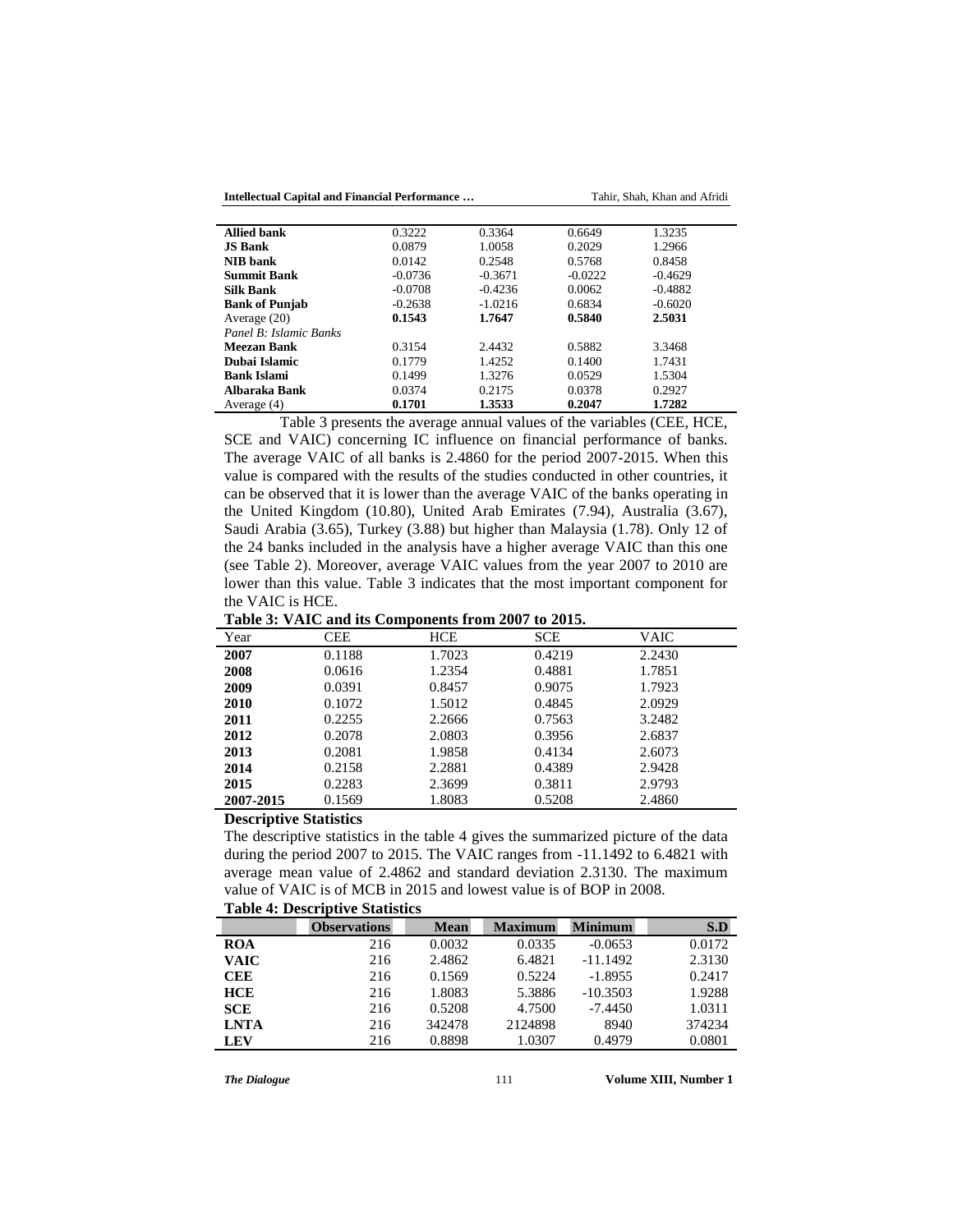The mean value of HCE from the period 2007 to 2015 is 1.8083 with minimum value -10.3503 and maximum value 5.3886. The maximum value is of MCB in 2015 and minimum value is of bank of Punjab in 2008. The standard deviation of HCE is 1.9288. SCE has minimum value -7.4450 of Summit bank in 2008 and maximum value 4.7500 of Samba bank in 2009. SCE has mean value 0.5208 with standard deviation of 1.0311. The CEE ranges from -1.8955 to 0.5224 with mean value of 0.1569 and standard deviation of 0.2417. The minimum and maximum value is of bank of Punjab in 2008 and Silk bank in 2011. If the mean values of CEE, SCE and HCE are compared, this shows that HCE plays an important role in value creation of banks in Pakistan rather than the rest of the two components SCE and CEE.

The control variable total asset (LNTA) has mean value 342478 and standard deviation 374234. The minimum value of LNTA is of Albarka bank (8940) in 2007 and maximum value is of HBL (2124898) in 2015. Standard deviation and mean value of control variable (LEV) is 0.0801 and 0.8898. The maximum value is 1.0307 of BOP in 2010 and minimum value is 0.4979 of Silk bank in 2015.

**Correlation Analysis Table 5: Pearson Correlations Between variables**

|             | <b>ROA</b>  | <b>VAIC</b> | <b>CEE</b>  | <b>HCE</b>  | <b>SCE</b> | <b>LNTA</b> | LEV |
|-------------|-------------|-------------|-------------|-------------|------------|-------------|-----|
| <b>ROA</b>  |             |             |             |             |            |             |     |
| <b>VAIC</b> | $0.7646***$ |             |             |             |            |             |     |
| <b>CEE</b>  | $0.7766***$ | $0.7985***$ |             |             |            |             |     |
| <b>HCE</b>  | $0.8829***$ | $0.8974***$ | $0.8960***$ |             |            |             |     |
| <b>SCE</b>  | $-0.1183*$  | $0.3771***$ | $-0.1191*$  | $-0.0674$   |            |             |     |
| <b>LNTA</b> | $0.3886***$ | $0.4092***$ | $0.3139***$ | $0.4125***$ | 0.0725     |             |     |
| <b>LEV</b>  | $0.1284*$   | $0.1215*$   | 0.0296      | 0.0907      | 0.0959     | $0.2951***$ |     |

\*\*\* and \*\* represents statistical significance at 1% and 5% levels, respectively Correlation analysis results related to the variables used in the analysis are shown in Table 5. Statistically significant positive correlation is seen amid ROA and VAIC at 1 percent suggesting that banks financial performance is significant and positively associated with their value creation. Higher the VAIC value, larger ROA the banks can obtain. The findings also suggest that HCE among independent variables is positively and statistically significant with ROA. HCE is the variable with the highest correlation with ROA ( $r = 0.8829$ ). Relationship amid CEE and ROA is positive and statistically significant. SCE has negative but statistically significant relationship at 10 percent with ROA. It is observed that there is no strong correlation between independent variables. The finding is consistent with Ozkan et al., (2016) and Ting and Lean (2009) where VAIC, CEE and HCE have positive and significant relationship with ROA respectively. But, it is contradicted for SCE in the case of Turkey and Malaysia. This result suggests that multicollinearity problem between independent variable is weak or non-existent.

#### **Regression Analysis**

The table 6 shows that VAIC in model one and two, HCE in model three and four, SCE in model three and four, LNTA in model two and model four, LEV in model two respectively are statistically significant at one percent significance level. The table also shows that CEE in model three and four, LEV in model

*The Dialogue* 112 **Volume XIII, Number 1**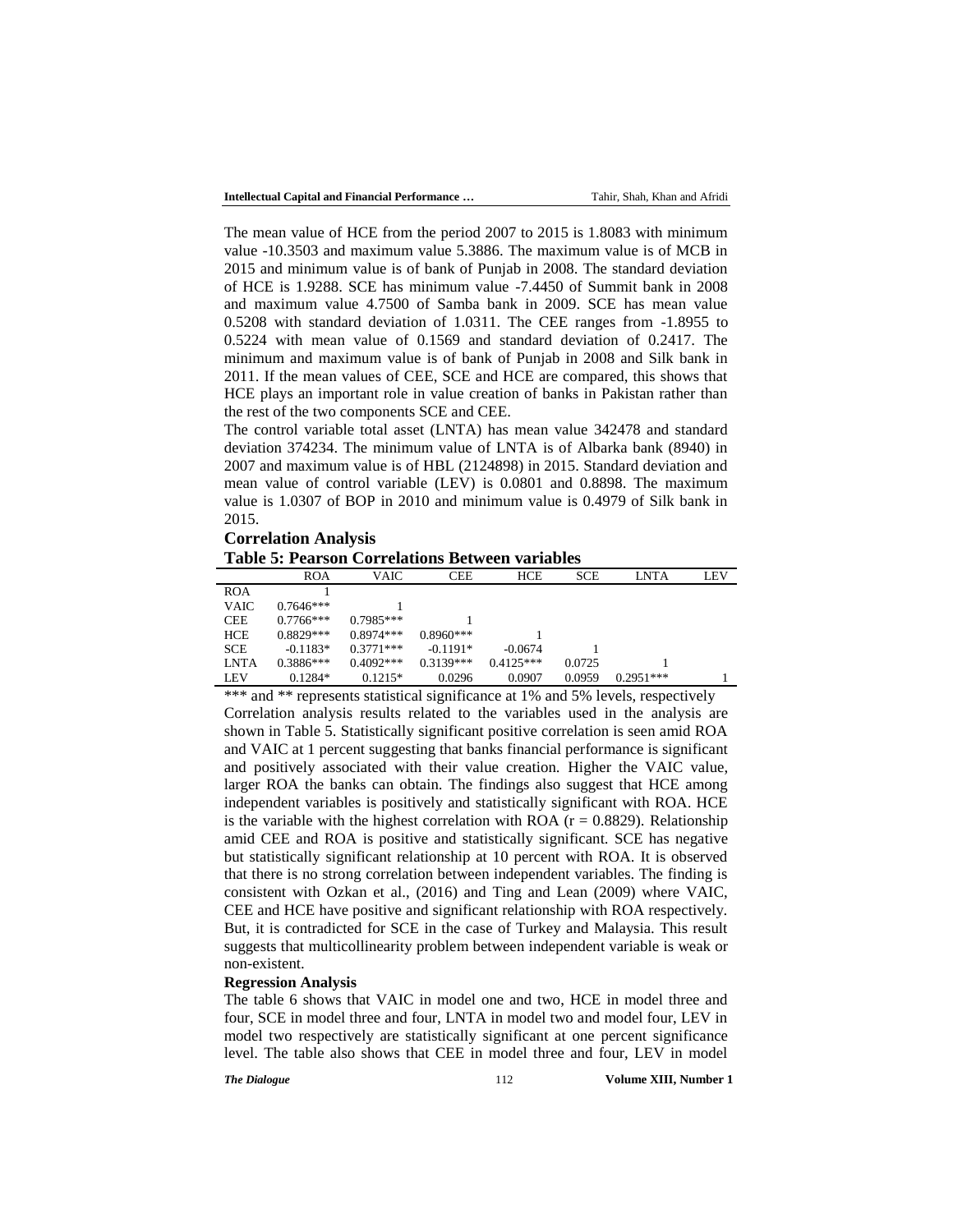four and DEPOSIT in model two and four respectively are statistically insignificant.

Table 6 shows the relationship between the between dependent variable and explanatory variables. When explanatory power of all the models are compared, it is concluded that adjusted R-squared values (0.6776 and 0.4992 respectively) of model one and model two are lower than the adjusted R-squared values (0.7298 and 0.7368 respectively) of model three and model four. This result proved that VAIC components are better in explaining banks' profitability than VAIC alone.

| Independent<br>variables        | Model 1     | Model 2      | Model 3      | Model 4      |
|---------------------------------|-------------|--------------|--------------|--------------|
| C                               | $-0.0074$   | $-0.0378$    | $-0.0092$    | $-0.0311$    |
|                                 | (0.0025)    | (0.0116)     | (0.0013)     | (0.0092)     |
| <b>VAIC</b>                     | $0.0042***$ | $0.0042***$  |              |              |
|                                 | (0.0008)    | (0.0003)     |              |              |
| <b>CEE</b>                      |             |              | $-0.0002$    | $-0.0011$    |
|                                 |             |              | (0.0050)     | (0.0051)     |
| <b>HCE</b>                      |             |              | $0.0073***$  | $0.0069***$  |
|                                 |             |              | (0.0007)     | (0.0007)     |
| <b>SCE</b>                      |             |              | $-0.0013***$ | $-0.0014***$ |
|                                 |             |              | (0.0004)     | (0.0004)     |
| <b>LNTA</b>                     |             | $0.0056***$  |              | $0.0027***$  |
|                                 |             | (0.0011)     |              | (0.0009)     |
| <b>LEV</b>                      |             | $-0.0371***$ |              | $-0.0110$    |
|                                 |             | (0.0119)     |              | (0.0091)     |
| <b>DEPOSIT</b>                  |             | $-0.0055$    |              | $-0.0016$    |
|                                 |             | (0.0033)     |              | (0.0033)     |
| <b>R-squared</b>                | 0.7136      | 0.5085       | 0.7336       | 0.7442       |
| <b>Adjusted</b><br>$\mathbf{R}$ | 0.6776      | 0.4992       | 0.7298       | 0.7368       |
| squared                         |             |              |              |              |
| <b>F-statistics</b>             | 19.8358     | 54.5951      | 194.6558     | 101.3548     |
| p-value                         | 0.0000      | 0.0000       | 0.0000       | 0.0000       |

**Table 6: Regression Results.**

*Dependent Variable : ROA*

*The figures in the parentheses are the standard errors.*

*\*\*\* and \*\* represents statistical significance at 1% and 5% levels, respectively.*

After applying several tests (F test, LM test and Hausman test) with respect panel data analysis, Models (2, 3 and 4) are estimated using one way individual specific random effect model and Model (1) is estimated using oneway individual specific fixed effect model. In order to deal with heteroscedasticity for all four models, White (1980) heteroscedasticity consistent standard errors are used.

The results show that the dependent variable ROA is impacted by the explanatory variables of all models to different extents. VAIC in model 1 and 2 is statistically significant at one percent significance level and it positively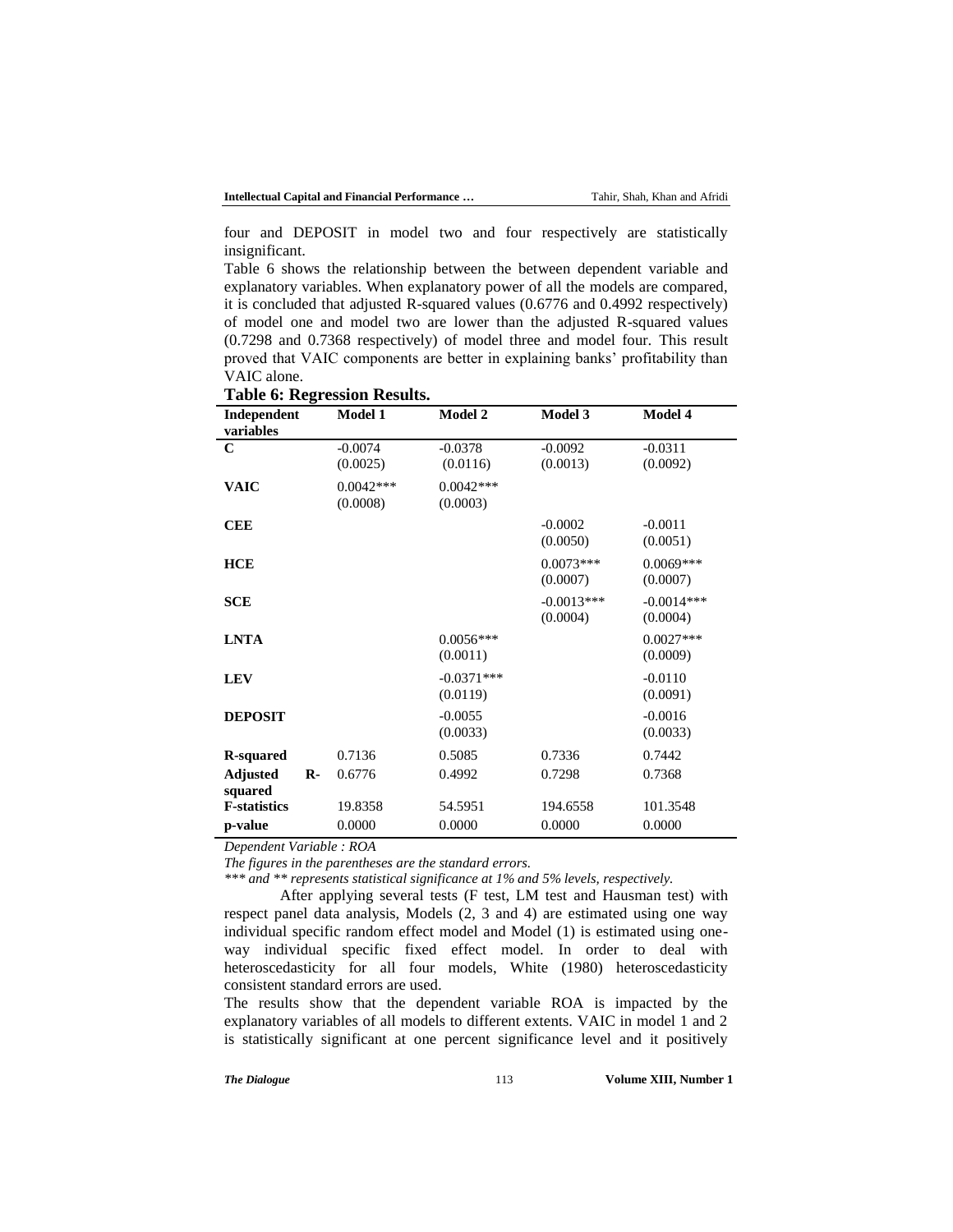impact ROA indicating that higher the VAIC of the banking sector higher returns and profitability are reaped by the banking sector. The point estimates in model 1 and 2 suggests that an increase of one unit in VAIC would increase ROA by 0.0042 percent respectively. This means that the profitability of the banking sector is positive if and when banks spend more on their capital employed, human resource and non-physical assets (for instance organizational chart, management process and strategies employed by the banks in the banking market). The findings of model one and two is supported by the study of Ku Ismail and Kareem (2011) suggesting that the return on assets of banks in Bahrain is higher when the value added is higher.

In table 6, model three and model four indicate that one unit increase in CEE leads to 0.0002 percent and 0.0011 percent decrease in ROA which means, CEE in the model three and four negatively impact ROA. This is possible because the failure to employ efficient capital costs banks in terms of earning higher profits in the longer run. CEE is statistically insignificant in model three and model four. The results are not consistent with the literature.

The point estimates in model 3 and model 4 shows that one unit addition of HCE will raise the ROA by 0.0073 percent and 0.0069 percent. Human Capital Efficiency (HCE) positively impact ROA showing that better trained employees and skilled intellectuals tend to add value to the banking sector in the form of higher ROA of the banks. The employment of efficient human capital lowers expenses of the banks and in turn increases ROA of the banks. The better trained, well-equipped and efficient human resource increases profitability of the banks and the finding is consistent with Ozkan<sup>28</sup> and Ting and Lean<sup>29</sup>.

The point estimates of model 3 and model 4 show that if SCE is raised by one unit, ROA will decrease by 0.0013 percent and 0.0014 percent. It is not necessary to have consistent results with previous studies. For instance the table six shows that SCE in the model three and model four have negative statistically significant relationship with the dependent variable ROA.

Finally the values of LNTA show that assets have positive and statistically significant impact on ROA; greater the asset of the banks higher is profitability of banks. As the size of the bank increase, the more it will have resources due to which it will perform better in terms of intellectual capital performance. The negative effect of LEV on ROA in model two and four is possible because higher or increasing leverage significantly erodes ROA of the banks. Leverage in model two is statistically significant but insignificant in model four. According to model two and four the type of banks (the type of services banks offer, for instance Islamic banks, Conventional banks, specialized banks) matter and impact ROA of the banks. This is possible because Islamic banks over the years since it started to operate in the economy have created and given competitive environment for non-Islamic banks due to its nature of services it offer to the customers. The bank type (Deposit) in model two and model four show negative and statistically insignificant relationship with ROA.

#### **Conclusion**

There are number of studies that measured IC relationship with financial performance of banks. If literature is reviewed positive impact of IC on banks'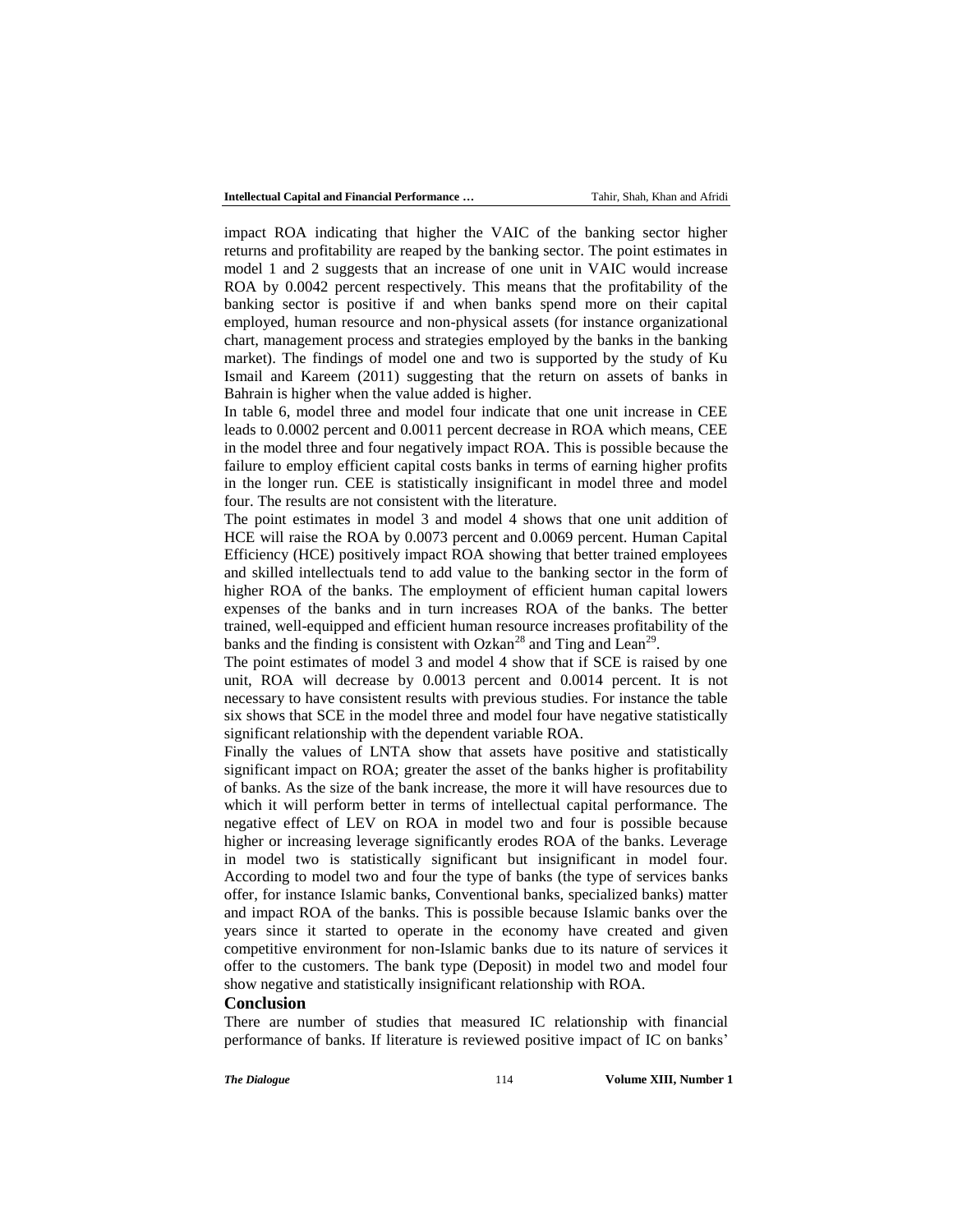financial performance is evident. This study from 2007 to 2015 measures the intellectual capital efficiency of 24 banks (divided into two group types) through VAIC and this shows how financial performance of Pakistan banks is affected by intellectual capital.

From table 3 the results of this study found that banks' IC is primarily affected by HCE in Pakistan. The other two components of VAIC (CEE and SCE) are less effective in creating value in the Pakistan banking sector rather than HCE. The average VAIC value from the period 2007 to 2015 is 2.4860 and 50 percent of the banks has higher average VAIC than this value. Between banks type, conventional banks has the high VAIC value.

In table 6, the regression results show VAIC as a whole has positive significant impact on profitability of banks so we accept  $H_1$ . The higher the VAIC value the higher will be the returns of bank. When VAIC is split into three components (CEE, HCE, SCE) it is concluded that HCE has more influence on financial performance of banks in Pakistan. The HCE positively impact the financial performance of bank so  $H_3$  is accepted. Therefore it may be concluded that banks should use their human capital in order to reach at higher level of profitability. CEE and SCE do not have positive impact on financial performance of banks therefore  $H_2$  and  $H_4$  are rejected.

### **Limitations**

As this study is done with the value added intellectual coefficient (VAIC), there are various methods other than VAIC to measure intellectual capital performance. Unfortunately the study does not cover all the banks due to unavailability of data. Thus future studies may take the missing banks and adopt other techniques to measure IC performance of banks. The future studies may also include the other financial sectors.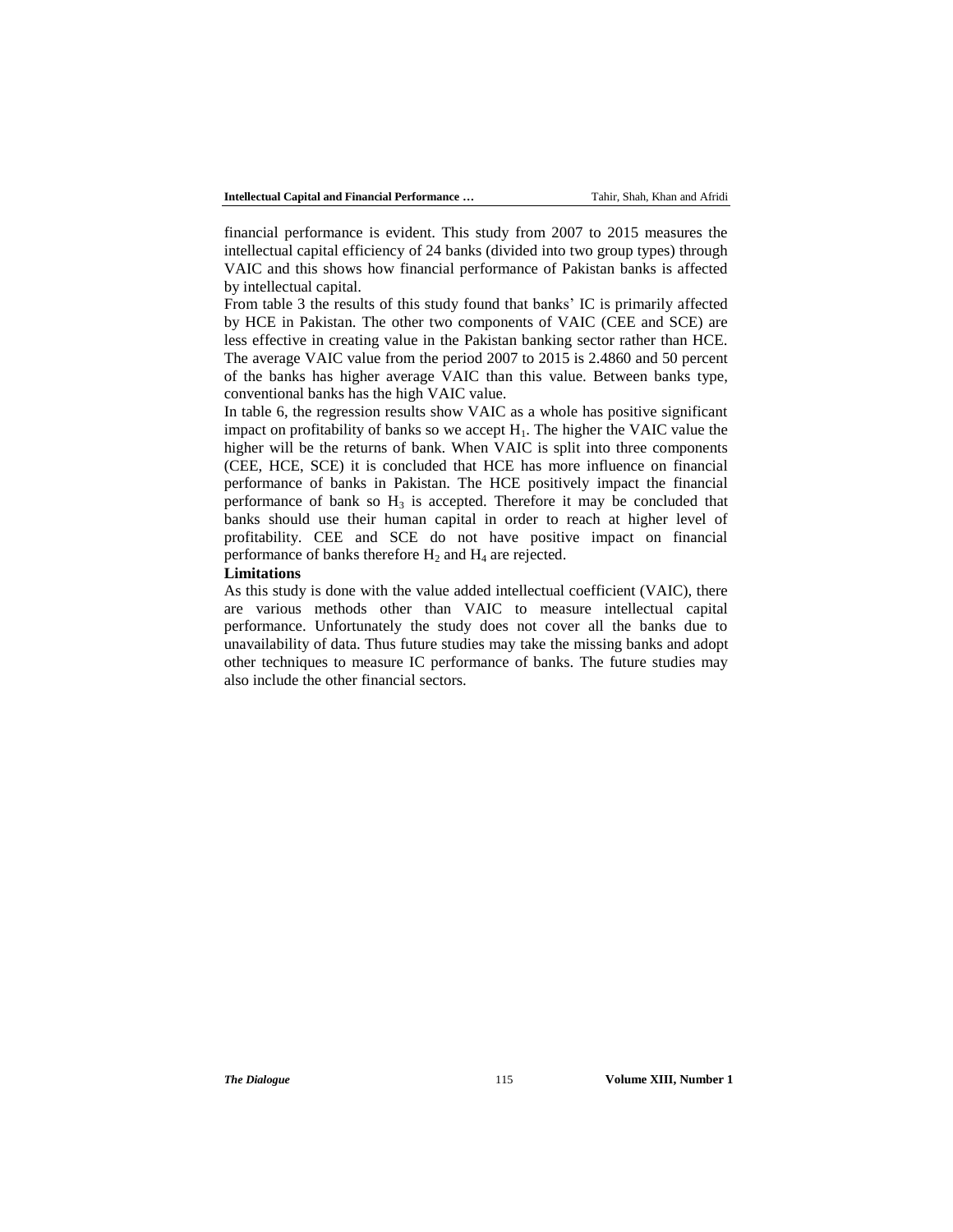## **Notes & References**

 $\overline{\phantom{a}}$ 

- 1 Shih, Kuang-Hsun, Chia-Jung Chang, and Binshan Lin. "Assessing knowledge creation and intellectual capital in banking industry." *Journal of intellectual capital* 11, no. 1 (2010): 74-89.
- <sup>2</sup> Ahuja, BhavnaRanjan, and Narender L. Ahuja. "Intellectual capital approach to performance evaluation: A case study of the banking sector in India." *International Research Journal of Finance and Economics* 93, no. 1 (2012): 110-122.
- <sup>3</sup> Brooking, A. (1996). Intellectual Capital–Core asset for the third millenium enterprise. International Thomson Business Press. *New York*.
- <sup>4</sup> Mondal, Amitava, and Santanu Kumar Ghosh."Intellectual capital and financial performance of Indian banks." *Journal of Intellectual Capital* 13, no. 4 (2012): 515-530.
- <sup>5</sup> Chen Goh, Pek. "Intellectual capital performance of commercial banks in Malaysia." *Journal of intellectual capital* 6, no. 3 (2005): 385-396
- 6 Joshi, Mahesh, Daryll Cahill, and JasvinderSidhu. "Intellectual capital performance in the banking sector: An assessment of Australian owned banks." *Journal of Human Resource Costing & Accounting* 14, no. 2 (2010): 151-170.
- 7 Joshi, Mahesh, Daryll Cahill, JasvinderSidhu, and Monika Kansal. "Intellectual capital and financial performance: an evaluation of the Australian financial sector." *Journal of Intellectual Capital* 14, no. 2 (2013): 264-285.
- <sup>8</sup> Ozkan, Nasif, SinanCakan, and MuradKayacan. "Intellectual capital and financial performance: A study of the Turkish Banking Sector." *Borsa Istanbul Review* (2016).
- <sup>9</sup> Nawaz, Tasawar, and RoszainiHaniffa. "Determinants of financial performance of Islamic banks: An intellectual capital perspective." *Journal of Islamic Accounting and Business Research* 8, no. 2 (2017): 130-142.

Ariff, ArifatulHusnaMohd, Ainul Islam, and Tony van Zijl. "Intellectual capital and market performance: The case of multinational R&D firms in the US." *The Journal of Developing Areas* 50, no. 5 (2016): 487-495.

 $12$  ibid

<sup>13</sup> Ahmad, Muhammad, and Naveed Ahmed."Testing the relationship between intellectual capital and a firm's performance: an empirical investigation regarding financial industries of Pakistan." *International Journal of Learning and Intellectual Capital* 13, no. 2-3 (2016): 250-272.

- <sup>15</sup> Makki, MA Majid, Suleman Aziz Lodhi, and Rashid Rahman. "Intellectual capital performance of Pakistani listed corporate sector." *International Journal of Business and Management* 3, no. 10 (2009): 45.
- <sup>16</sup> Arslan, Muhammad, and Rashid Zaman. "Intellectual Capital and Its Impact on Financial Performance: A Study of Oil and Gas Sector of Pakistan.", *International Letters of Social and Humanistic Sciences* 43 (2014): 125-140.

 $\frac{10}{11}$  Ibid

 $14$  Ibid

 $17$  Ibid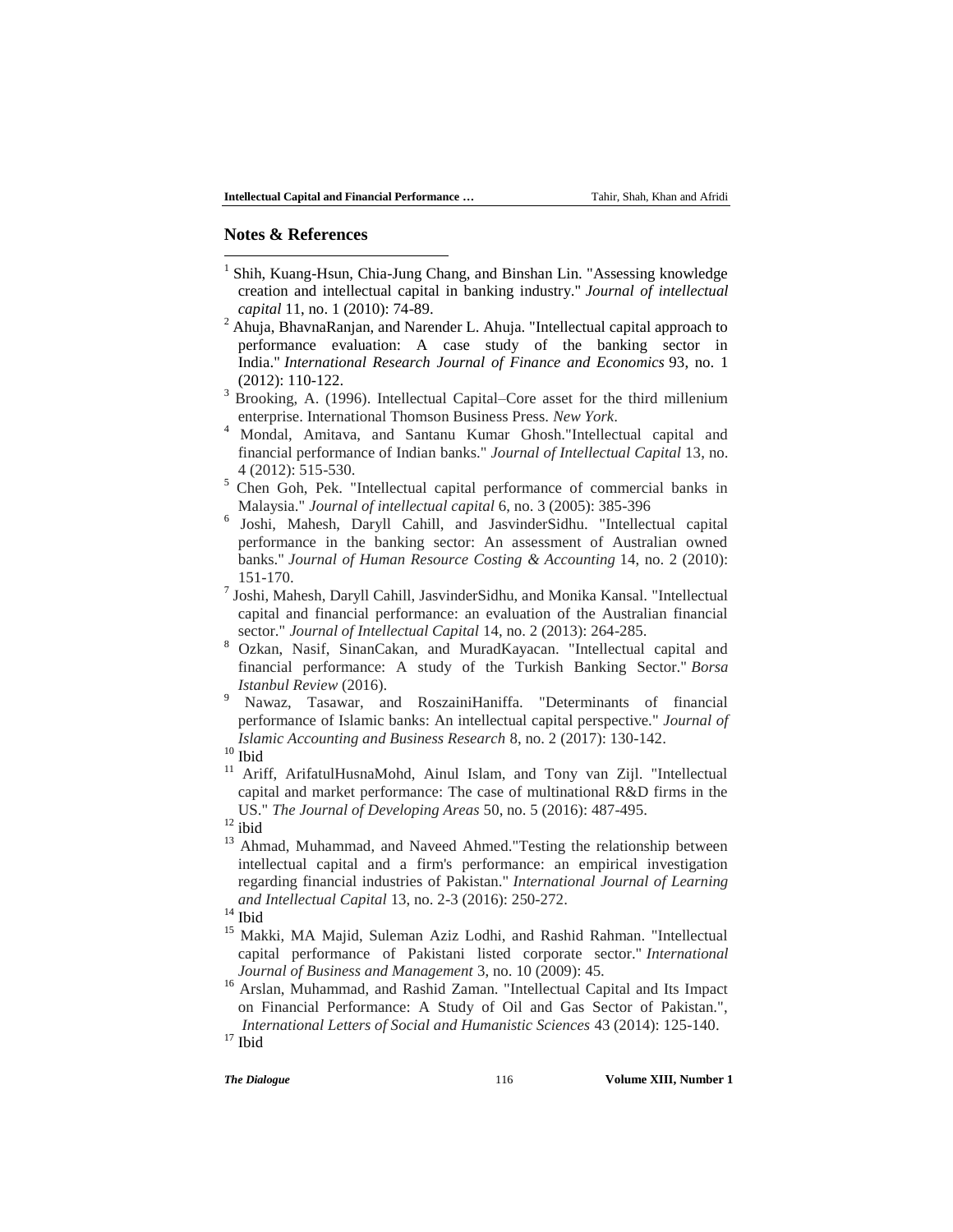- $18\,$ <sup>18</sup> Amin, Shahid, ShoaibAslam, MajidMakki, and Muhammad Abdul.", Intellectual Capital and Financial Performance of Pharmaceutical Firms in Pakistan." *Pakistan Journal of Social Sciences (PJSS)* 34, no. 2 (2014).
- <sup>19</sup> Makki, Muhammad Abdul Majid, and Suleman Aziz Lodhi."Impact of Corporate Governance on Intellectual Capital Efficiency and Financial Performance." *Pakistan Journal of Commerce & Social Sciences* 8, no. 2 (2014).
- $20$  Pulic, Ante. "Measuring the performance of intellectual potential in knowledge economy." In *2nd McMaster Word Congress on Measuring and Managing Intellectual Capital by the Austrian Team for Intellectual Potential*. 1998.
- <sup>21</sup> Pulic, Ante. "Intellectual capital–does it create or destroy value?." *Measuring business excellence* 8, no. 1 (2004): 62-68.
- <sup>22</sup> Pulic, Ante. "Measuring the performance of intellectual potential... 1998, opcit.
- <sup>23</sup> Pulic, Ante. "Intellectual capital–does it create... 2004, opcit.
- <sup>24</sup> Chen Goh, Pek. "Intellectual capital performance… 2005
- <sup>25</sup> Joshi, Mahesh, Daryll Cahill, Jasvinder Sidhu, and Monika Kansal. "Intellectual capital and financial performance… (2013), Opcit.
- <sup>26</sup> Joshi, Mahesh, Daryll Cahill, and JasvinderSidhu. "Intellectual capital performance in the banking sector: … (2010). Opcit.
- <sup>27</sup> Ozkan, Nasif, SinanCakan, and Murad Kayacan. "Intellectual capital and financial performance… 2016. Op.cit.

<sup>29</sup> Wei Kiong Ting, Irene, and HooiHooi Lean."Intellectual capital performance of financial institutions in Malaysia." *Journal of Intellectual capital* 10, no. 4 (2009): 588-599.

 $^\mathrm{28}$  Ibid